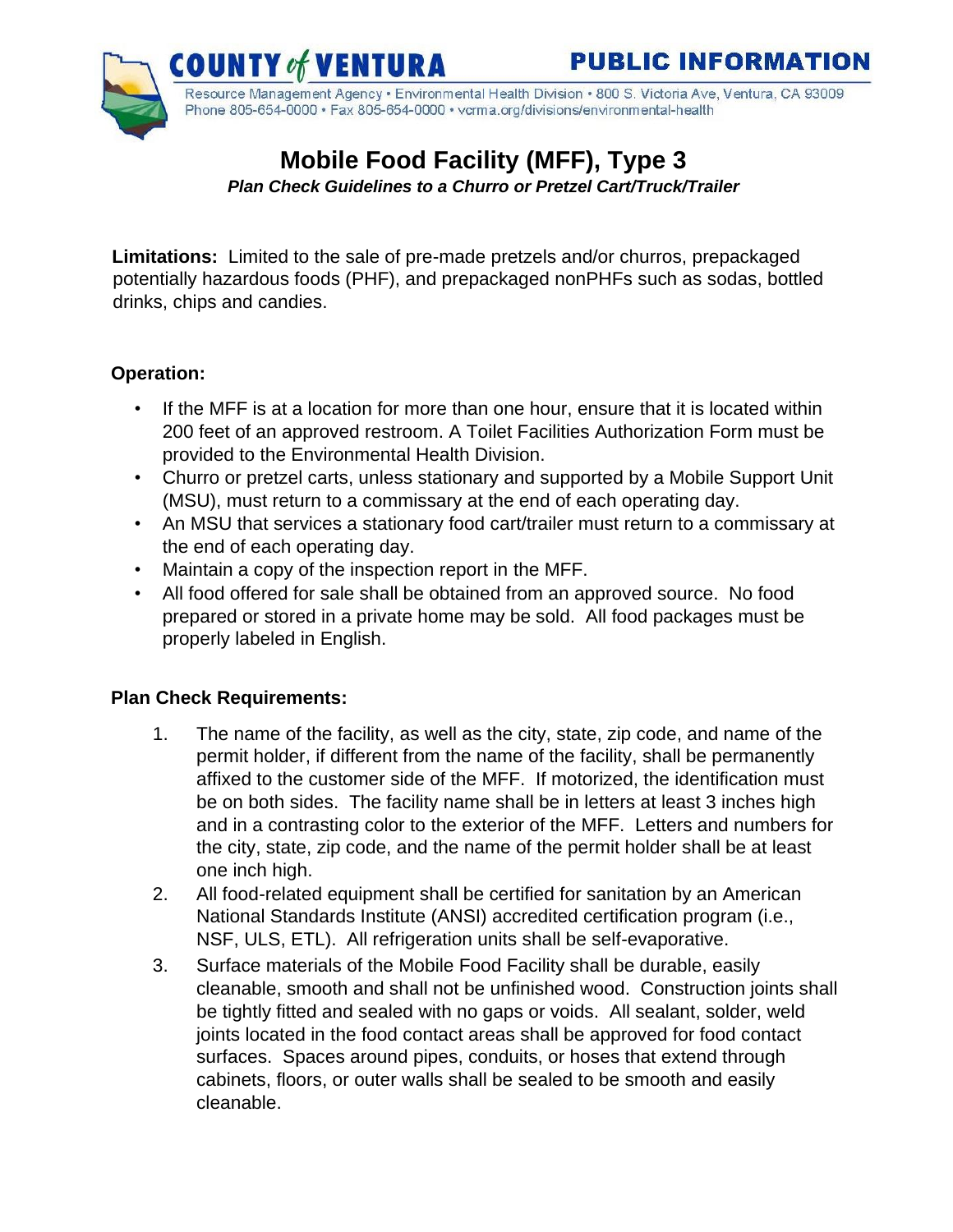- 4. All food-related fixtures, tanks, equipment, plumbing, pumps, and filters must meet standards referenced in the plumbing code. Plumbing fixtures, pumps, and filters must be installed according to the manufacturer's specifications.
- 5. All equipment shall be installed so as to be easily cleaned, prevent vermin harborage, and provide adequate access for service and maintenance. Threads, nuts, or rivets shall not be exposed where they interfere with cleaning. Threads, nuts, or rivets, which interfere with cleaning, shall be sealed or capped.
- 6. Potable water tanks and plumbing shall be constructed of food grade material approved for potable water distribution.
- 7. Potable water tanks shall be sufficient in volume to fulfill the required 5 gallon minimum for hand washing.
- 8. Wastewater tanks shall be of sufficient capacity to hold 150% or 1.5 times that of the potable handwashing and 33% of the total ice bin volume.
- 9. Water and wastewater storage tanks shall be installed so as to be easily drained, flushed, and cleaned with an easily accessible outlet. Breather tubes or overflow pipe openings shall be protected from the entrance of dust, insects, and other contamination. All waste lines shall be connected to the waste tank with watertight seals.
- 10. Soap and paper towel dispensers at the hand wash station shall be provided.
- 11. A hand wash sink shall be provided and equipped with warm water of at least 100°F but not greater than 108°F if not readily adjustable.
- 12. Hand wash sinks for unenclosed MFFs shall be located on the operator side of the MFF or auxiliary conveyance, and shall be unobstructed and easily accessible.
- 13. A separate cabinet or drawer shall be provided for the storage of insecticides or other poisonous substances or chemicals. All poisonous chemicals shall be kept in this cabinet or drawer in their original containers and in a manner that offers no contamination hazard to food or utensils. Only pesticides specifically approved for use in a food facility may be used.
- 14. Adequate facilities shall be provided for the storage of linens, uniforms, and other related linens. Facilities shall be provided for the storage of personal belongings. All personal belongings shall be kept in the space provided.
- 15. Adequate and suitable space shall be provided for the orderly storage of food and food service materials.
- 16. Equipment, including the interior of cabinet units or compartments shall be constructed so as to have smooth, easily accessible, and easily cleanable surfaces that are free from channels, crevices, flanges, ledges, sharp or jagged edges, or other cleaning or safety obstructions. Unfinished wooden surfaces are not permitted.
- 17. Light bulbs and tubes shall be covered with a completely enclosed plastic safety shield or its equivalent and installed so as to not constitute a hazard to personnel or food materials.
- 18. A first-aid kit shall be provided and located in a convenient area in an enclosed case.
- 19. All food handlers shall provide a valid food handler's card.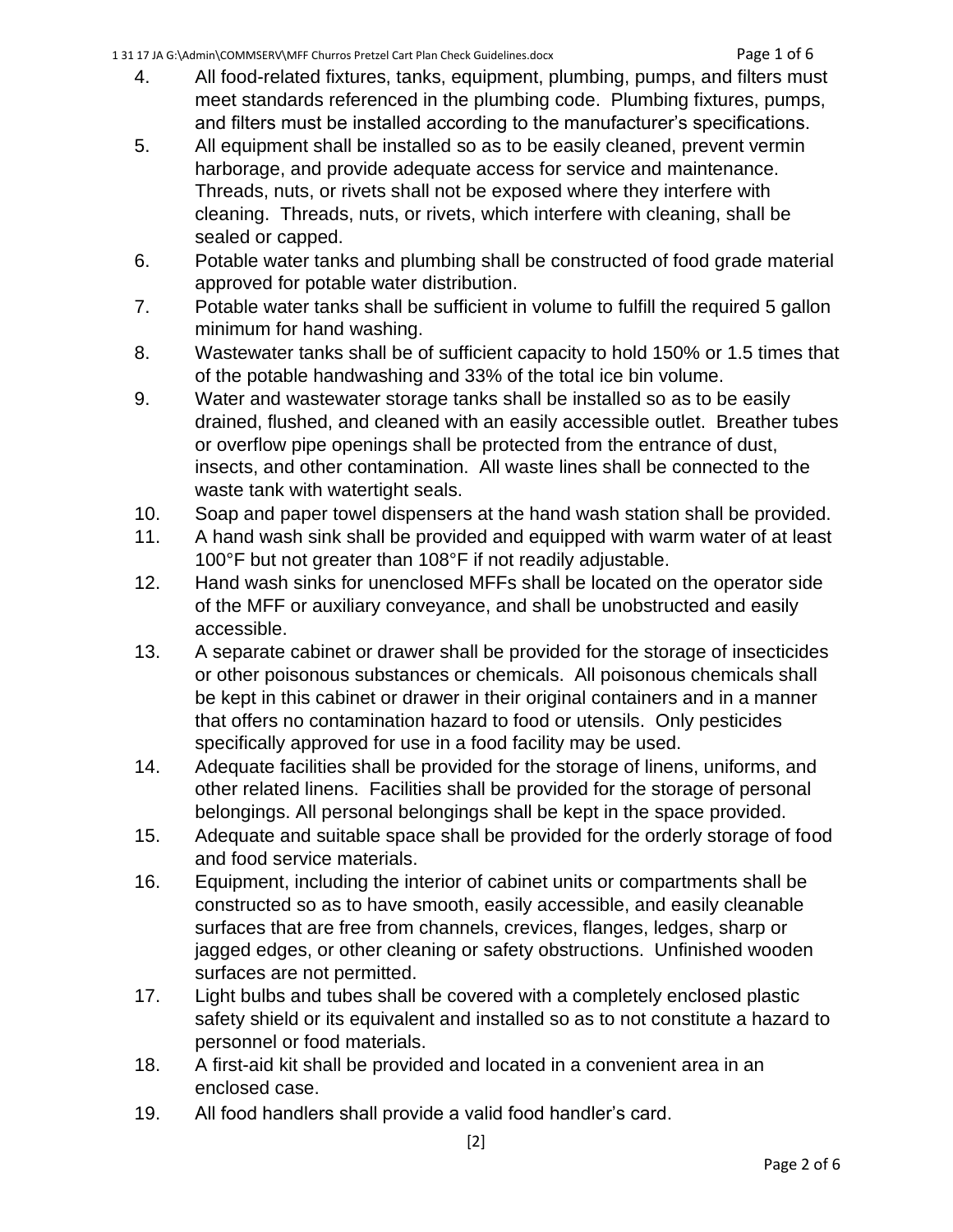20. A properly charged and maintained minimum 10 BC-rated fire extinguisher to combat grease fires shall be properly mounted and readily accessible on each MFF with heating elements or cooking equipment.

### *Other requirements if the MFF Type 3 is OCCUPIABLE:*

- 21. The State Department of Housing and Community Development (HCD) shall initially certify or recertify each MFF. Contact HCD at 951/782-4420 for the requirements to obtain certification.
- 22. All floor-mounted equipment shall be sealed to the floor to prevent moisture from getting under the equipment or it shall be raised at least six inches off the floor by means of an easily cleanable leg and foot.
- 23. There shall be a clean, unobstructed height over the aisle of at least 74 inches from the floor to the ceiling, and a minimum of 30 inches of unobstructed horizontal aisle space.
- 24. Pass-through window service openings shall be limited to 216 square inches each. The service openings may not be closer together than 18 inches. Each opening shall be provided with a solid or screened window, equipped with a self-closing device. Screening shall be at least 16 mesh per square inch. With the exception of the service openings, the entire food preparation and food storage area shall be enclosed with a solid, easily cleanable material.
- 25. Spare tires, related automotive equipment, or special tools relating to the mechanical operation of the MFF shall not be stored in the food preparation or food storage area.
- 26. The entrance door to the food preparation area shall be self-closing.

#### **Plan Submittal:**

- Two sets of plans shall be submitted for new or remodeled MFF.
- Plans must be complete, easily readable, showing all four sides, including the top view of the MFF and a plumbing diagram.
- Provide a list of menu items to be sold.
- Standard Operational Procedures

#### *Other Operational Requirements:*

- The following must be submitted within thirty days after the health permit has been issued:
- Route Sheet
- Toilet Facilities Authorization (if you are operating at a location for more than one hour)
- Food Handler Card valid for 3 years
- Commissary Letter

#### **Plan Submittal Check List:**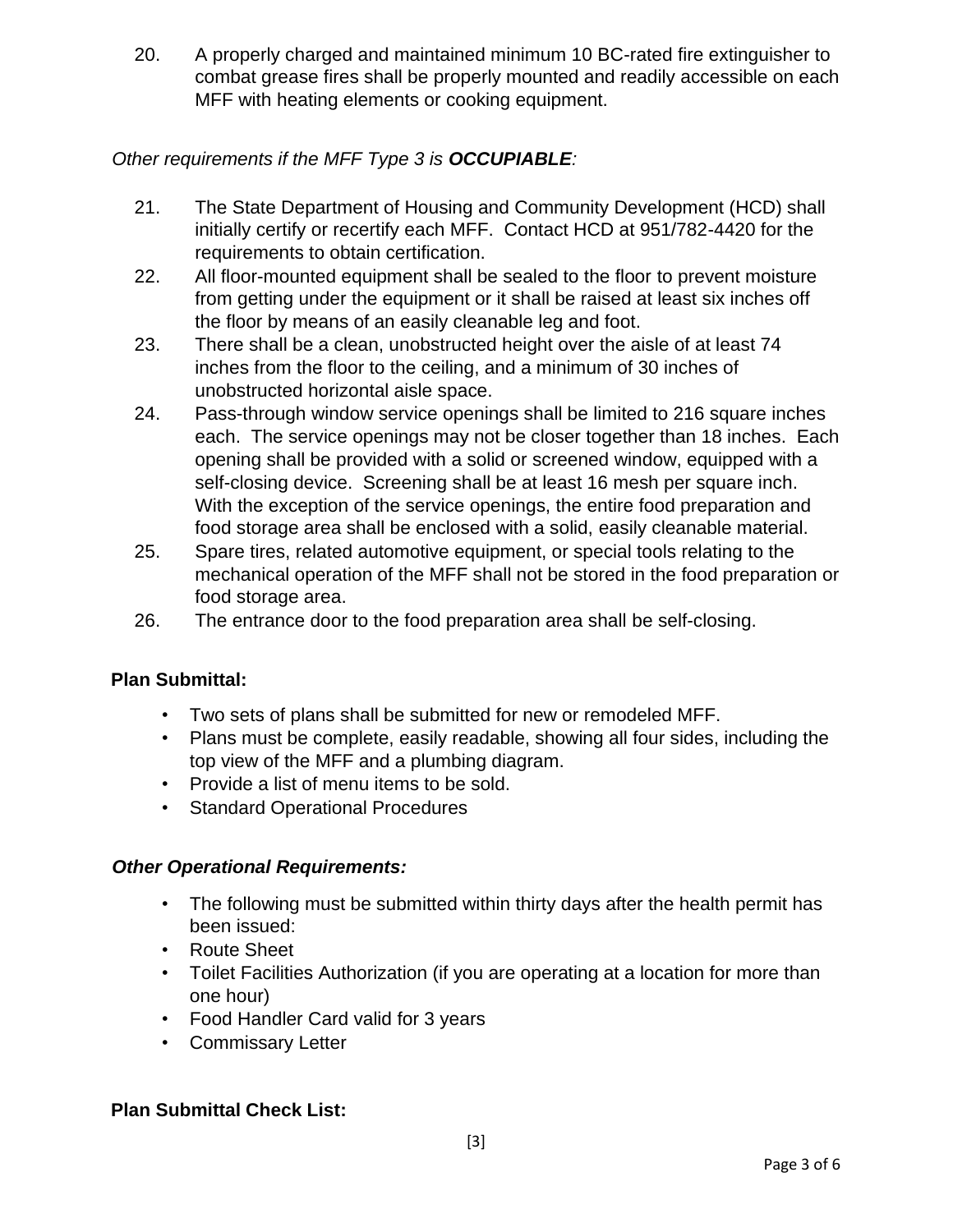The items highlighted in red are requirements that must be illustrated in the plans. The items highlighted in blue will be checked during the construction inspection.

| Y | N | N/A | <b>Item</b>                                                                                                                                                                                                       |
|---|---|-----|-------------------------------------------------------------------------------------------------------------------------------------------------------------------------------------------------------------------|
|   |   |     | Menu                                                                                                                                                                                                              |
|   |   |     | <b>Standard Operational Procedures</b>                                                                                                                                                                            |
|   |   |     | Potable water tanks (Dimensions: L_ x W_ x D_ )= x .004329                                                                                                                                                        |
|   |   |     | Potable water inlets                                                                                                                                                                                              |
|   |   |     | Overflow lines (for tanks) potable waste                                                                                                                                                                          |
|   |   |     | Wastewater tank(s) (Dimensions: L__ x W__ x D_)=_ x .004329                                                                                                                                                       |
|   |   |     | Waste tank drain valve                                                                                                                                                                                            |
|   |   |     | ______________, Gallons ____<br>Water heater: Type<br>Hot dog and churro carts - 1/2gallon                                                                                                                        |
|   |   |     | Hand Sink $(L_ x W_ x D_ )$ Acceptable: (9x9x5)<br>(6" splash guard, if necessary)<br>*hand sink of unenclosed MFF 3 shall be located on the operator side                                                        |
|   |   |     | All associated plumbing                                                                                                                                                                                           |
|   |   |     | Each piece of food service equipment and placement                                                                                                                                                                |
|   |   |     | Specifications of equipment indicating manufacturer make & model #                                                                                                                                                |
|   |   |     | Ice bins, if any (Dimensions: L_ x W_ x D_) = _ x .004329 x .33                                                                                                                                                   |
|   |   |     | Finish schedule of food contact surfaces, countertops, food<br>compartments                                                                                                                                       |
|   |   |     | All other component details- utensil storage food storage areas<br>food preparation areas                                                                                                                         |
|   |   |     | Power Source                                                                                                                                                                                                      |
|   |   |     | <b>First-aid kit</b>                                                                                                                                                                                              |
|   |   |     | Fire Extinguisher 10 BC-rated                                                                                                                                                                                     |
|   |   |     | Identification-name of facility, city, state, zip code of the permit<br>holder<br>Lettering of name: 3 inches high in contrasting color with MFF<br>Lettering of city/state/zip code & permit holder: 1 inch high |
|   |   |     | <b>Commissary letter</b>                                                                                                                                                                                          |
|   |   |     | <b>Food Handler card</b>                                                                                                                                                                                          |

Sample of drawn plans of a churro or pretzel cart:

• Include dimensions of hand sink, ice bin, potable and waste tanks (Length x Width x Depth)  $\Box$ **Provide specifications including make & model # of all equipment**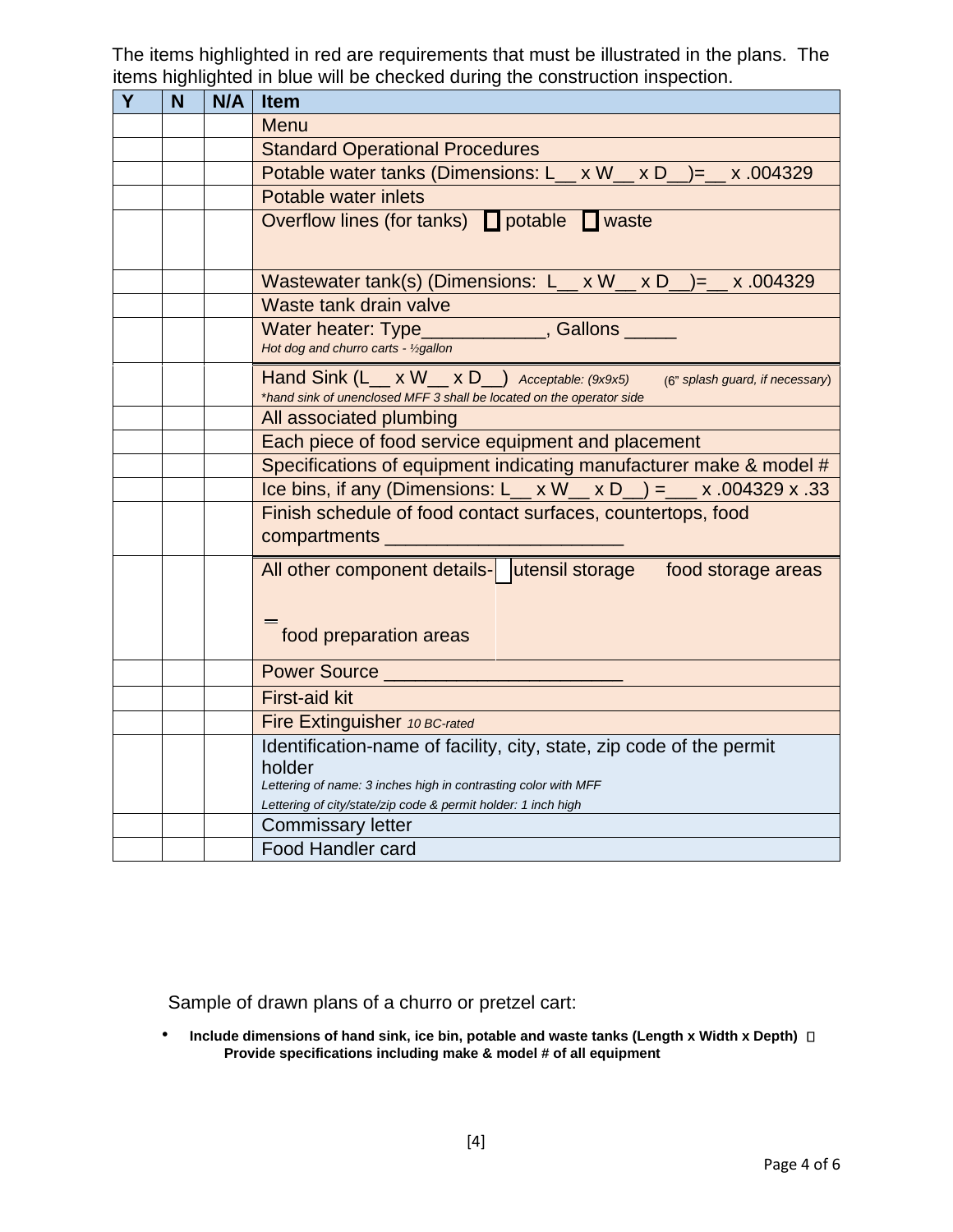